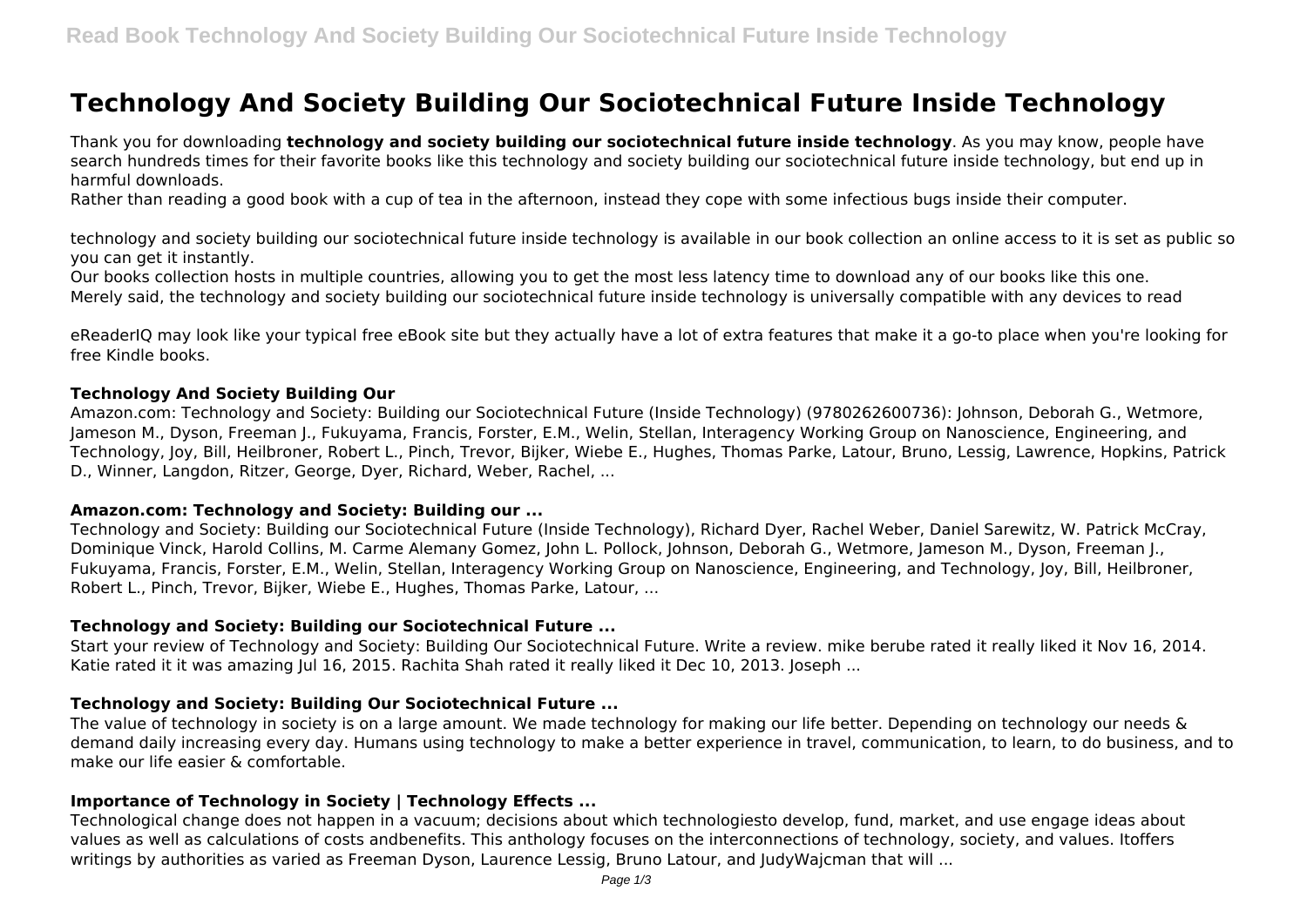# **Technology and Society: Building Our Sociotechnical Future ...**

Building our Sociotechnical Future Edited by Deborah G. Johnson and Jameson M. Wetmore An anthology of writings by thinkers ranging from Freeman Dyson to Bruno Latour that focuses on the interconnections of technology, society, and values and how these may affect the future.

# **Technology and Society | The MIT Press**

between technology and society and the necessity for sustainable engineering and business practices. Technology, Humans, and Society focuses on building a model for business and engineering that will lead to a sustainable world. The challenge for engineering is to develop new technologies that enable economic ... the next generation is our best ...

## **Technology, Humans, and Society: Toward a Sustainable World**

The Technology and Society program believes that the internet must be designed and governed as a vital public good that ensures equitable access and the strongest protections of fundamental rights. The Challenge. Technology is never neutral. Every innovation can create risks that perpetuate inequality.

## **Technology and Society / Ford Foundation**

One aspect of technology that has had a great impact on society is how it affects learning. It's made learning more interactive and collaborative, this helps people better engage with the material that they are learning and have trouble with. Also, it gets you better access to resources.

#### **Technological Influence on Society | BCTV**

Science, Technology and Society (STS) | Building a community of STEM professionals concerned with the socially responsible application of science and technology. Welcome to Science, Technology and Society!

# **Science, Technology and Society (STS) | Building a ...**

Technology is ruining society, and the younger generations don't even realize because this is all they know. 1. Distracted driving is easier. That text can wait. That call can wait. That Snapchat can wait. Put the phone down! 2. We rely on our phones for everything. Need to do some math? Got a calculator on my phone. Need to do that history ...

# **12 Ways Technology Is Ruining Our Society**

Technology society and life or technology and culture refers to inter-dependency co-dependence, co-influence, and co-production of technology and society upon one another (technology upon culture, and vice versa). Evidence for this synergy has been found since humanity first started using simple tools. The inter-relationship has continued as modern technologies such as the printing press and ...

#### **Technology and society - Wikipedia**

Johnson, Deborah G. & Wetmore, Jameson M. 2009, Technology and society : building our sociotechnical future / edited by Deborah G. Johnson and Jameson M. Wetmore MIT Cambridge, Mass. ; London. Wikipedia Citation. Please see Wikipedia's template documentation for further citation fields that may be required.

### **Technology and society : building our sociotechnical ...**

The faculty and students of the Department of Technology and Society (DTS) are comfortable with technical formulas and social science